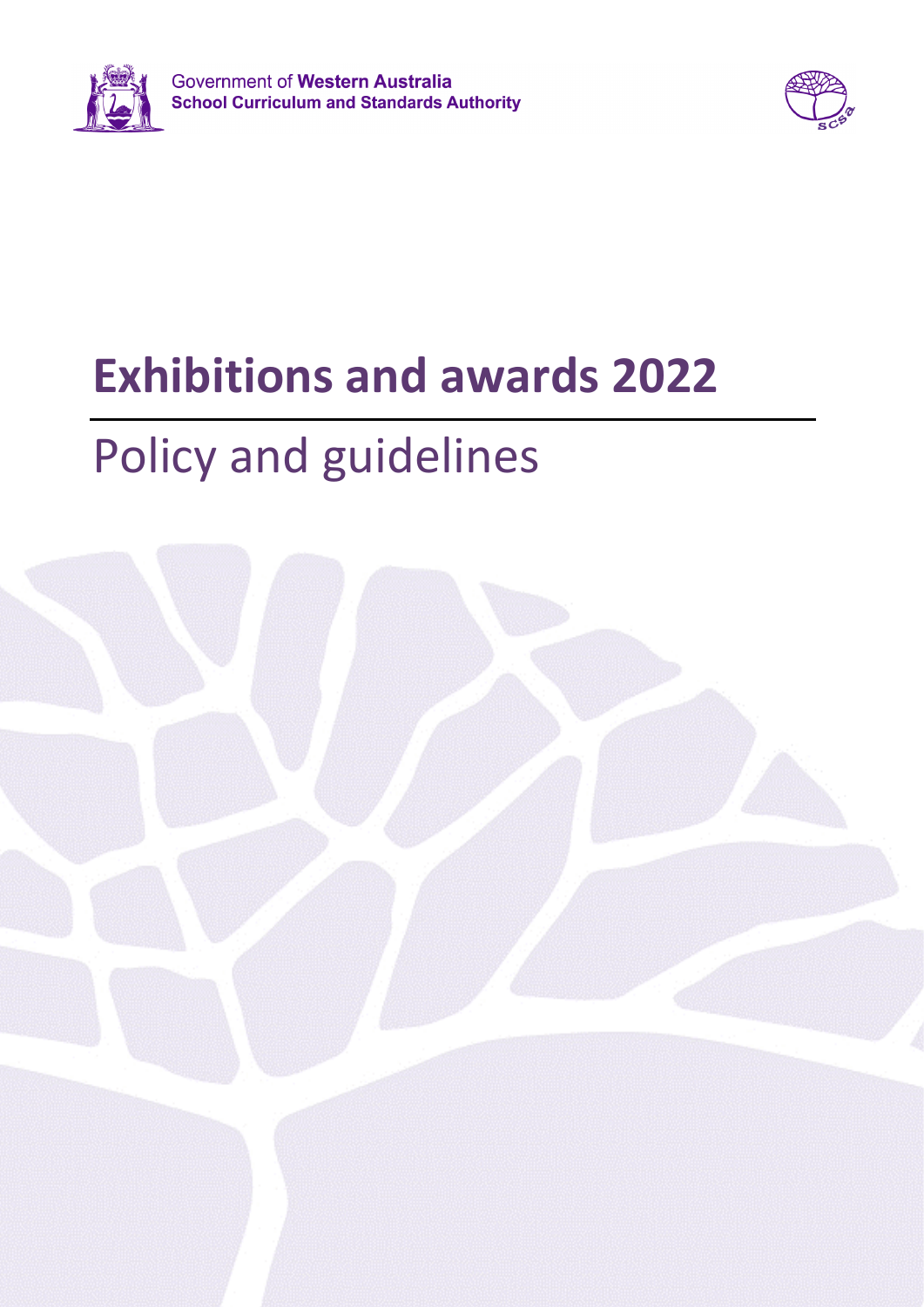Kaya. The School Curriculum and Standards Authority (the Authority) acknowledges that our offices are on Whadjuk Noongar boodjar and that we deliver our services on the country of many traditional custodians and language groups throughout Western Australia. The Authority acknowledges the traditional custodians throughout Western Australia and their continuing connection to land, waters and community. We offer our respect to Elders past and present.

#### **Copyright**

© School Curriculum and Standards Authority, 2020

This work may be freely copied, or communicated on an intranet, for non-commercial purposes by educational institutions, provided that the School Curriculum and Standards Authority is acknowledged as the copyright owner.

Copying or communication for any other purpose can be done only within the terms of the *Copyright Act 1968* or by permission of the School Curriculum and Standards Authority.

Any content in this document that has been derived from the Australian Curriculum may be used under the terms of the Creative [Commons Attribution 4.0 International \(CC BY\)](https://creativecommons.org/licenses/by/4.0/) licence.

#### **Disclaimer**

Any third party materials including texts, websites and/or resources that may be referred to in this document are for the purposes of example only. The School Curriculum and Standards Authority does not endorse any third party materials, nor are such materials considered mandatory. Schools must exercise their professional judgement as to the appropriateness of any third party materials they may wish to use.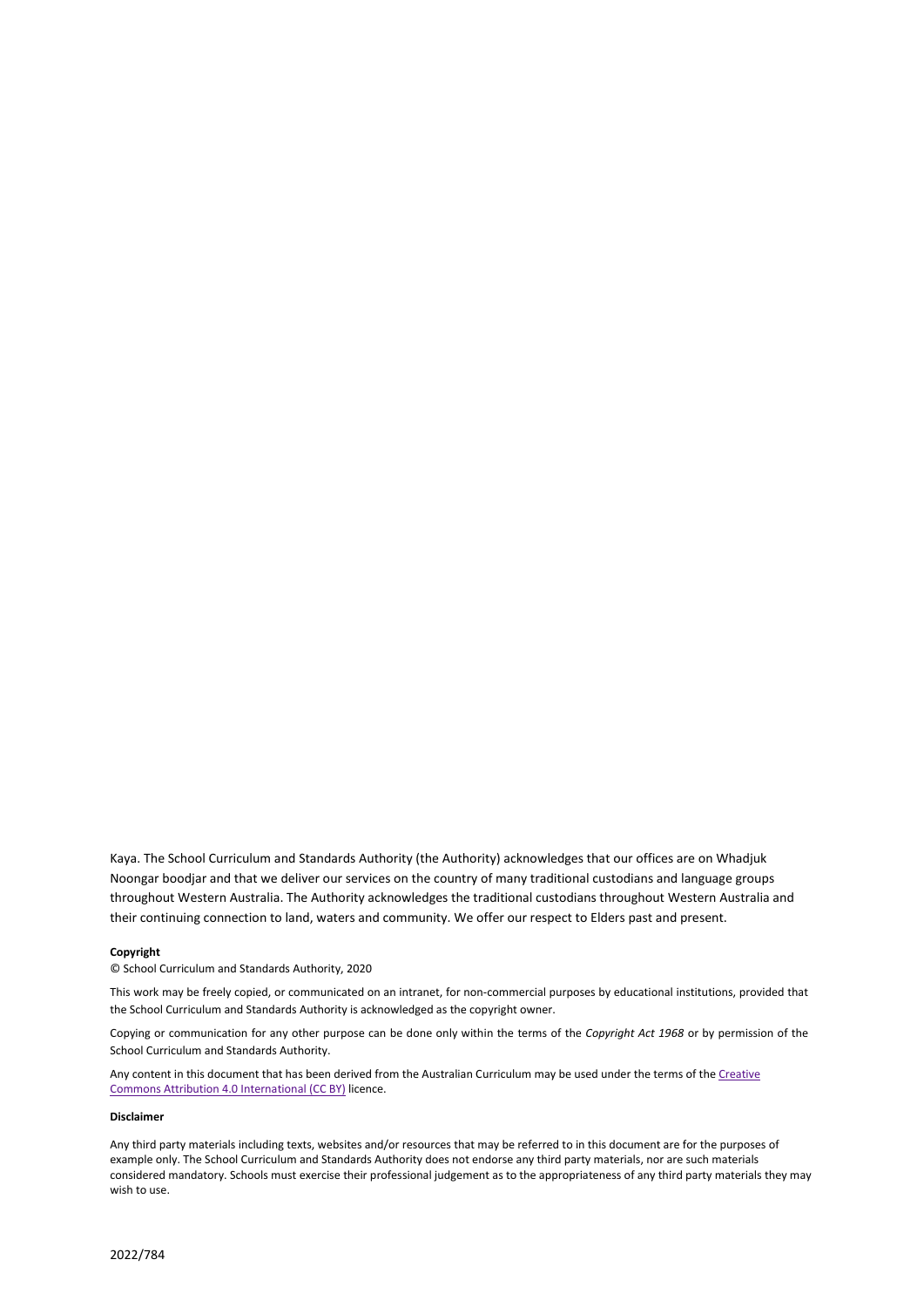# **Policy statement**

Exhibitions and awards are granted by the School Curriculum and Standards Authority (the Authority) to senior secondary students studying Western Australian Certificate of Education (WACE) courses and vocational education and training (VET). The awards recognise individual excellence in both Australian Tertiary Admission Rank (ATAR) courses and VET.

The two peak awards are the Beazley Medal: WACE and the Beazley Medal: VET. Other awards for ATAR courses and VET include: exhibitions; special awards and certificates of excellence, distinction and merit.

The final decision on the granting of each award is made by a panel comprising the Chair of the Authority Board, a Board member and the Executive Director – School Curriculum and Standards.

# **General criteria for eligibility for exhibitions and awards**

To be eligible to achieve an award, a student must:

- have satisfied the requirements for a WACE at the time of the determination of the award/exhibition (except for Subject Exhibitions and Subject Certificates of Excellence)
- be an Australian citizen or a permanent resident of Australia
- have been enrolled as a full-time student in a registered secondary school.

Special General Awards, Special Subject Awards, Special VET Awards, and Special Subject Certificates of Excellence may be awarded to students who have satisfied the requirements for a WACE at the time of the determination of the award/exhibition, but do not meet the remaining general criteria for eligibility for exhibitions and awards.

Note: a full-time student is one who is enrolled in at least four full-year or equivalent WACE courses in a registered secondary school.

Note: as there is no first language syllabus for French, German or Italian, students who do not meet one or more criteria for the relevant background language course (in French, German or Italian) are permitted to enrol in the background language courses. This is on the understanding that they are unable to use the mark from the examination to contribute towards the achievement of an exhibition or award.

An individual enrolled in an ATAR course examination as a non-school candidate is unable to use the mark from that examination to contribute towards the achievement of an exhibition or award.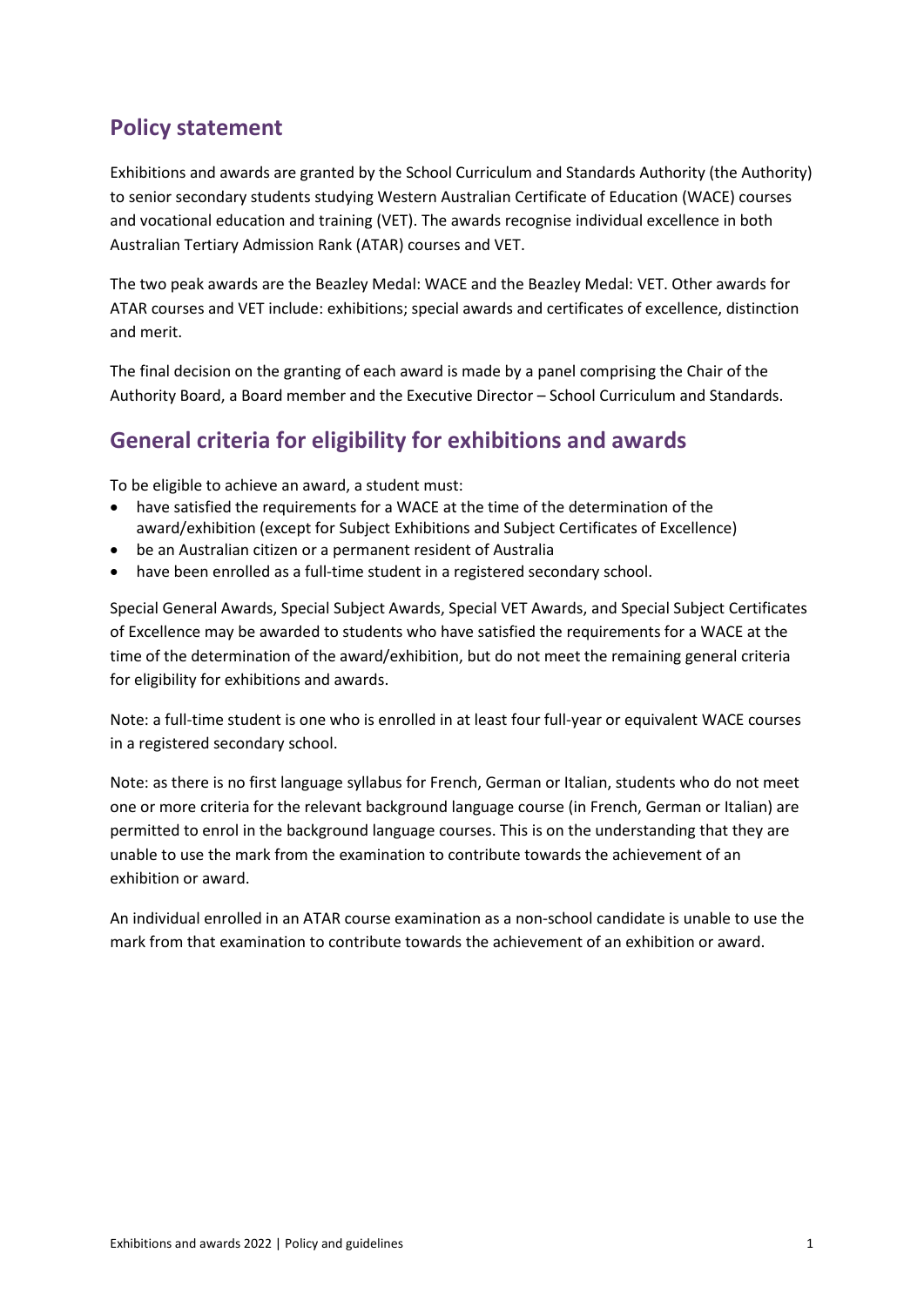# **1. Peak awards**

Two peak awards are granted, one recognising outstanding academic achievement (Beazley Medal: WACE) and another recognising outstanding achievement in Vocational Education and Training (Beazley Medal: VET).

## <span id="page-3-0"></span>**1.1 Beazley Medal: WACE**

The Beazley Medal: WACE is awarded for excellence to the eligible student who achieves the top WACE award score which is used to rank students for General Exhibitions.

### **WACE award score**

The WACE award score is based on the average of five equated examination scores in ATAR courses set by the Authority, calculated to two decimal places. At least two of the examination scores must be from each of List A and List B subjects. Where an examination includes both written and practical components, an appropriate statistical process will be used to combine the examination marks.

The WACE award score is used to rank students for General Exhibitions and thus determines the top student in the state for ATAR courses. The equating process applied in calculating the WACE award score is based on the examination only and is not the same as the scaling process used by Tertiary Institutions Service Centre (TISC) to determine ATARs, which is based on school and examination marks.

Students can accumulate equated examination marks over their senior secondary schooling. Where students have accumulated equated ATAR course examination marks over two years, the following rules apply in calculating the WACE award score.

- At least three equated ATAR course examination scores must have been obtained in the final year of senior secondary schooling.
- Where a student has repeated a course, only the first equated ATAR course examination score obtained is used.
- Equated examination scores achieved as a non-school candidate in an ATAR course examination do not count towards the WACE award score.

## **1.2 Beazley Medal: VET**

The Beazley Medal: VET is awarded for excellence in studies that include VET qualifications. It is awarded to the eligible Year 12 student who has demonstrated the most outstanding overall performance in a VET Certificate II or higher and in their other WACE achievements.

### **Eligibility criteria**

Students eligible for this award will have:

- achieved a WACE, **and**
- achieved a VET Exhibition (se[e sub-section 4.1\)](#page-6-0) in one of the listed industry areas.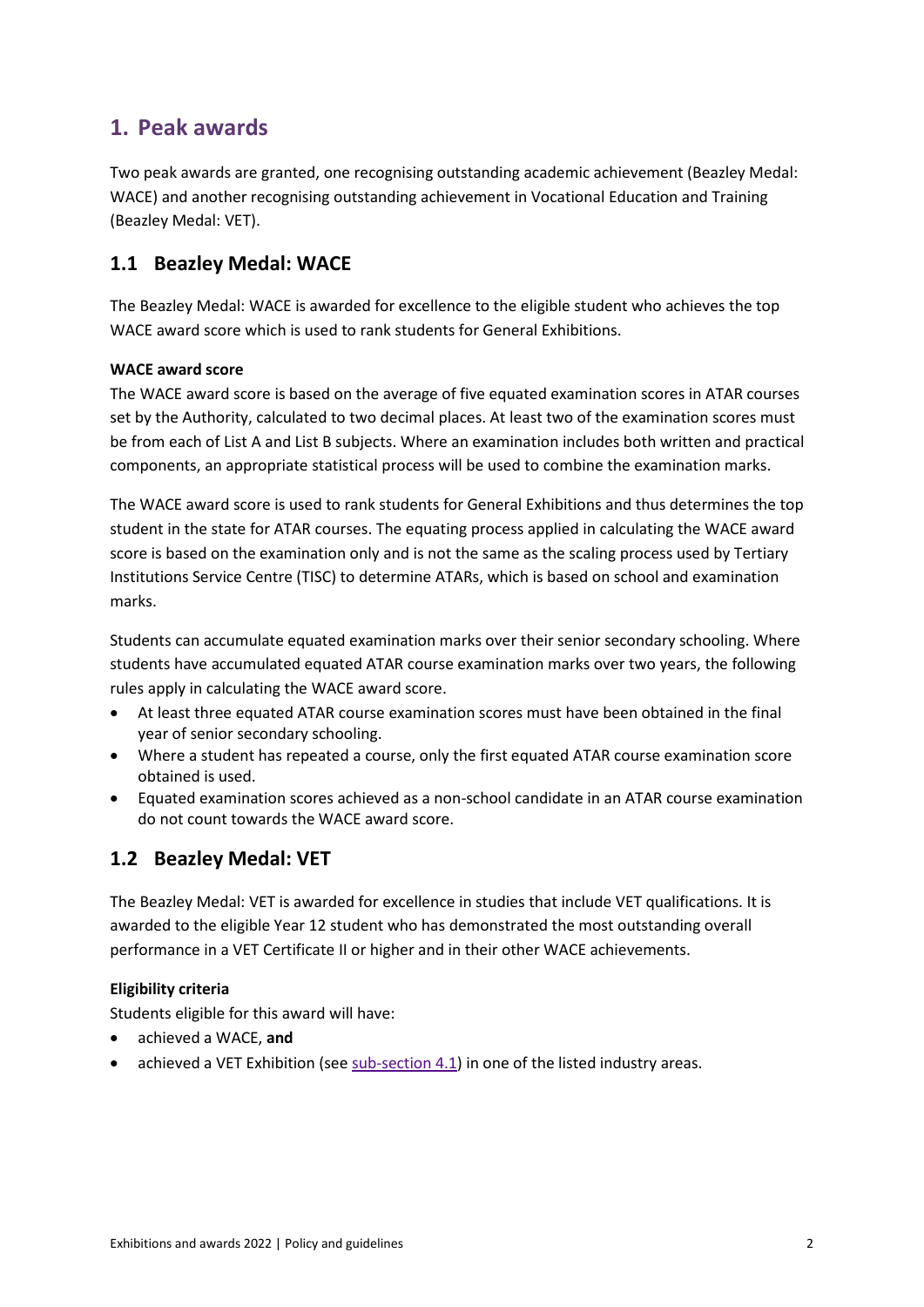# **Selection process**

#### **Short-listing**

Students will be short-listed from those nominated for a VET Exhibition (see [sub-section 4.1\)](#page-6-0) based on the recommendation provided by the VET awards selection panel and according to their achievement in WACE courses. An analysis of the grades achieved in WACE courses will be undertaken to compare the achievement of eligible students.

#### **Interviewing**

Short-listed students will be interviewed during mid-December by a panel comprising a nominee of the Authority Board, the Authority Executive and nominees from the Department of Education, Catholic Education Western Australia, Association of Independent Schools of Western Australia and Department of Training and Workforce Development. The panel will develop interview questions that will enable students to elaborate on their knowledge and experience of VET and industry placement, and how this supports their post-secondary aspirations.

Students will be provided with the key questions to be asked by the selection panel prior to the interview. The interview will be of approximately 20 minutes duration.

Selection will be based on the evidence submitted at the time of nomination and notes provided by the VET awards panel who nominated the student for the Exhibition award. The selection criteria are:

- performance in the relevant VET award
- understandings of the benefits of undertaking VET as part of the WACE in terms of future career choices and their own personal development
- understandings of the value gained through VET and work placements
- other achievements, such as special recognition by the workplace employer, an industry award or a community award
- achievement in WACE courses (ATAR or General)
- communication skills.

# **2. Awards for outstanding achievement**

General Exhibitions are awarded to recognise outstanding academic achievement. The awards relate to achievement in ATAR courses.

## **2.1 General Exhibitions**

Fifty awards known as General Exhibitions are awarded to eligible students who obtain the fifty highest WACE award scores. General Exhibitions are awarded to recognise outstanding academic achievement in Year 12 ATAR courses with examinations set by the Authority (se[e sub-section 1.1\)](#page-3-0).

## **2.2 General Exhibition (ATSI)**

One award, known as the General Exhibition (ATSI), may be awarded to the Aboriginal and Torres Strait Islander student who is eligible and achieves the highest WACE award score among those students eligible for this award (se[e sub-section 1.1\)](#page-3-0).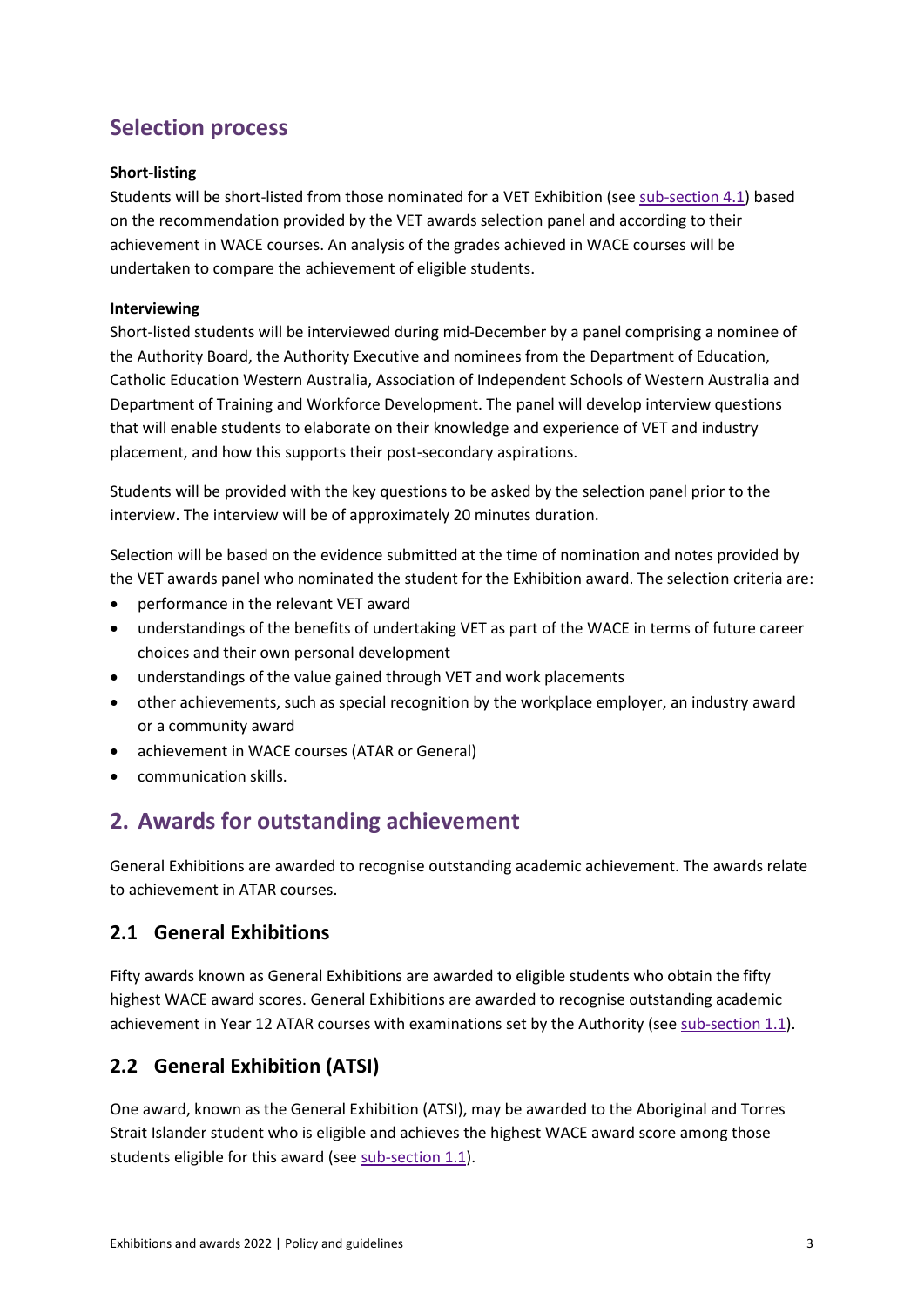To be eligible for this award, the student must be an Aboriginal or Torres Strait Islander as defined by the Australian Bureau of Statistics.

A student may receive both a General Exhibition and the General Exhibition (ATSI).

## **2.3 Special General Award**

A Special General Award is presented to students not eligible for the award of a General Exhibition because they have not satisfied the general criteria for eligibility, but who have otherwise achieved the requirements for the award of a General Exhibition and whose WACE award score is not below the lowest score for which a General Exhibition is awarded.

# **3. Awards for outstanding achievement in an ATAR course**

These awards relate to ATAR courses only. Awards for outstanding achievement in VET industry specific courses are defined in Section 4.

## **3.1 Subject Exhibitions (ATAR courses)**

A Subject Exhibition may be awarded to the eligible student obtaining the highest examination mark for each Year 12 ATAR course with an examination set by the Authority, provided that at least 100 candidates sat the examination. To be eligible for a Subject Exhibition, the student must have completed the pair of Year 12 units in the course in the year of the award and have not previously sat the ATAR course examination for that course.

For Year 12 ATAR courses with an examination set by the Authority with a written component and a practical component, a Subject Exhibition is awarded to the student obtaining the highest examination score. The examination score is calculated as the weighted average of the statistically equated examination marks of the two components.

Only one exhibition is awarded in each subject. In the event that there is a tie in the examination score, the Authority's Exhibition and Awards Committee will review the students' results and determine the winner of the award.

Subject Exhibitions will not be awarded where less than 100 candidates sit the ATAR course examination.

# **3.2 Special Subject Awards (ATAR courses)**

A Special Subject Award may be presented to a candidate not eligible for a Subject Exhibition because they have not satisfied the general criteria for eligibility but who have otherwise achieved the requirements for a Subject Exhibition. Only one award will be available in that subject.

# **3.3 Subject Certificate of Excellence (ATAR courses)**

A Subject Certificate of Excellence is awarded to eligible candidates who are in the top 0.5 per cent of candidates in each ATAR course examination set by the Authority, based on the examination score, or the top two candidates (whichever is the greater) in a course where at least 100 candidates sit the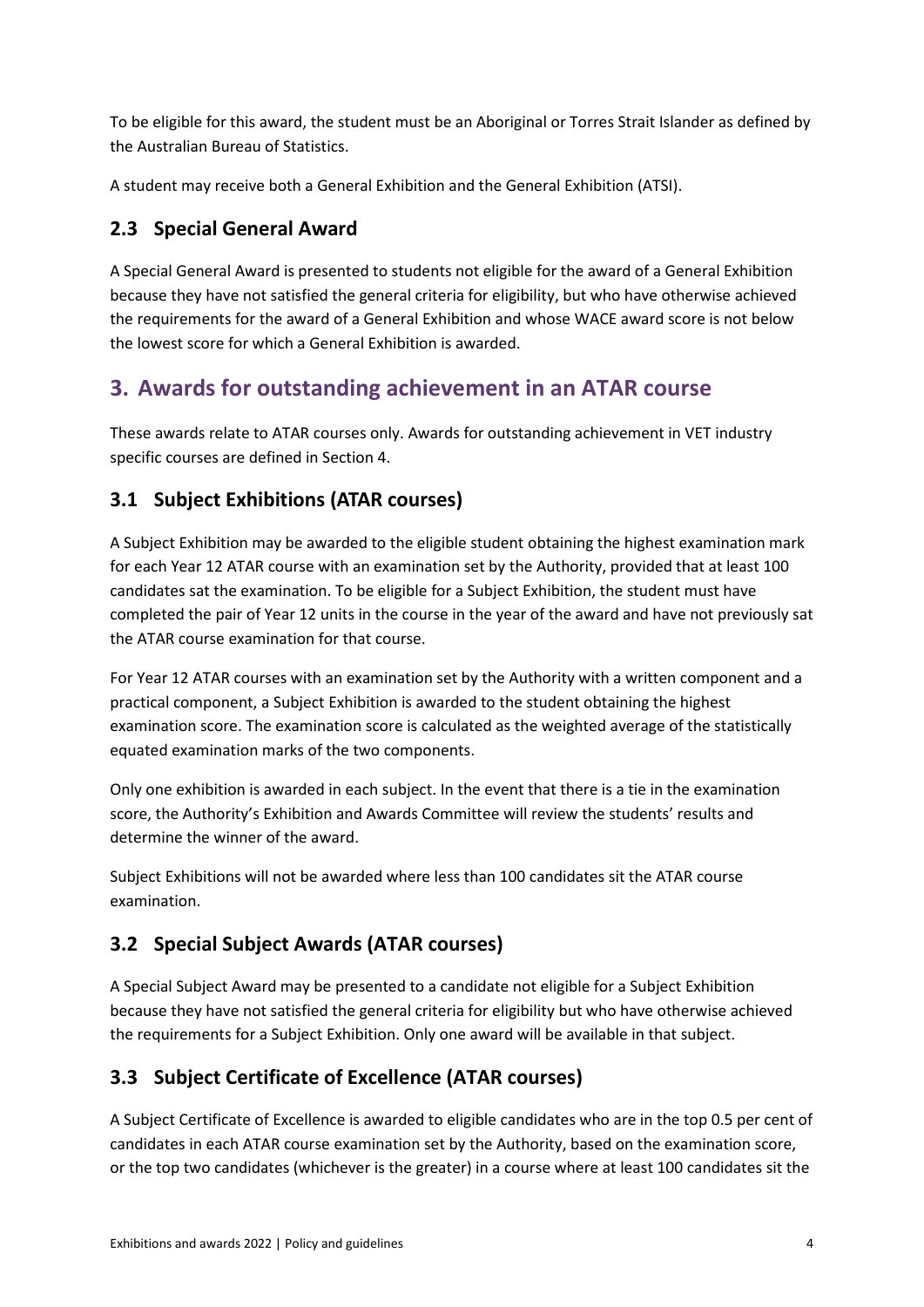ATAR course examination. The number of Subject Certificates of Excellence issued for each subject is based on the number of candidates who sit the ATAR course examination. Where a subject includes both written and practical components the examination score will be determined using an appropriate statistical process to combine the two examination scores.

To be eligible for a Subject Certificate of Excellence, the student must have completed the pair of Year 12 units in the course in the year of the award and not have previously sat the ATAR course examination for that course.

# **3.4 Special Subject Certificate of Excellence (ATAR courses)**

A Special Subject Certificate of Excellence is awarded to candidates not eligible for the award of a Subject Certificate of Excellence because they have not satisfied the general criteria for eligibility, but who have otherwise achieved the requirements for the award of a Subject Certificate of Excellence. It will be awarded only to candidates who are in the top 0.5 per cent of candidates who sit the ATAR course examination.

# **4. Awards for outstanding achievement in VET**

These awards relate to outstanding achievement in VET.

## <span id="page-6-0"></span>**4.1 VET Exhibitions**

A VET Exhibition may be awarded to the eligible student who has demonstrated the most outstanding performance in an AQF VET Certificate II or higher. The student who is ranked first in the selection process for a VET Certificate of Excellence may be awarded the VET Exhibition in that industry area. The eligibility criteria and selection process are outlined in sub-section 4.3.

A maximum of one exhibition is awarded in each VET industry area.

## **4.2 Special VET Awards**

A Special VET Award may be presented to a student who has satisfied the requirements for a WACE at the time of the determination of the award/exhibition, but is not eligible for the VET Exhibition because they have not satisfied the remaining general criteria for eligibility, where a student must:

- be an Australian citizen or a permanent resident of Australia
- have been enrolled as a full-time student in a registered secondary school, but who has otherwise achieved the requirements for a VET Exhibition.

Only one award will be available in each listed industry area.

## **4.3 VET Certificates of Excellence**

VET Certificates of Excellence may be awarded to eligible Year 12 students who complete an AQF VET Certificate II or higher in one of the nine industry areas. The units of competency achieved for the certificate may have been undertaken in VET industry specific courses or VET credit transfer programs.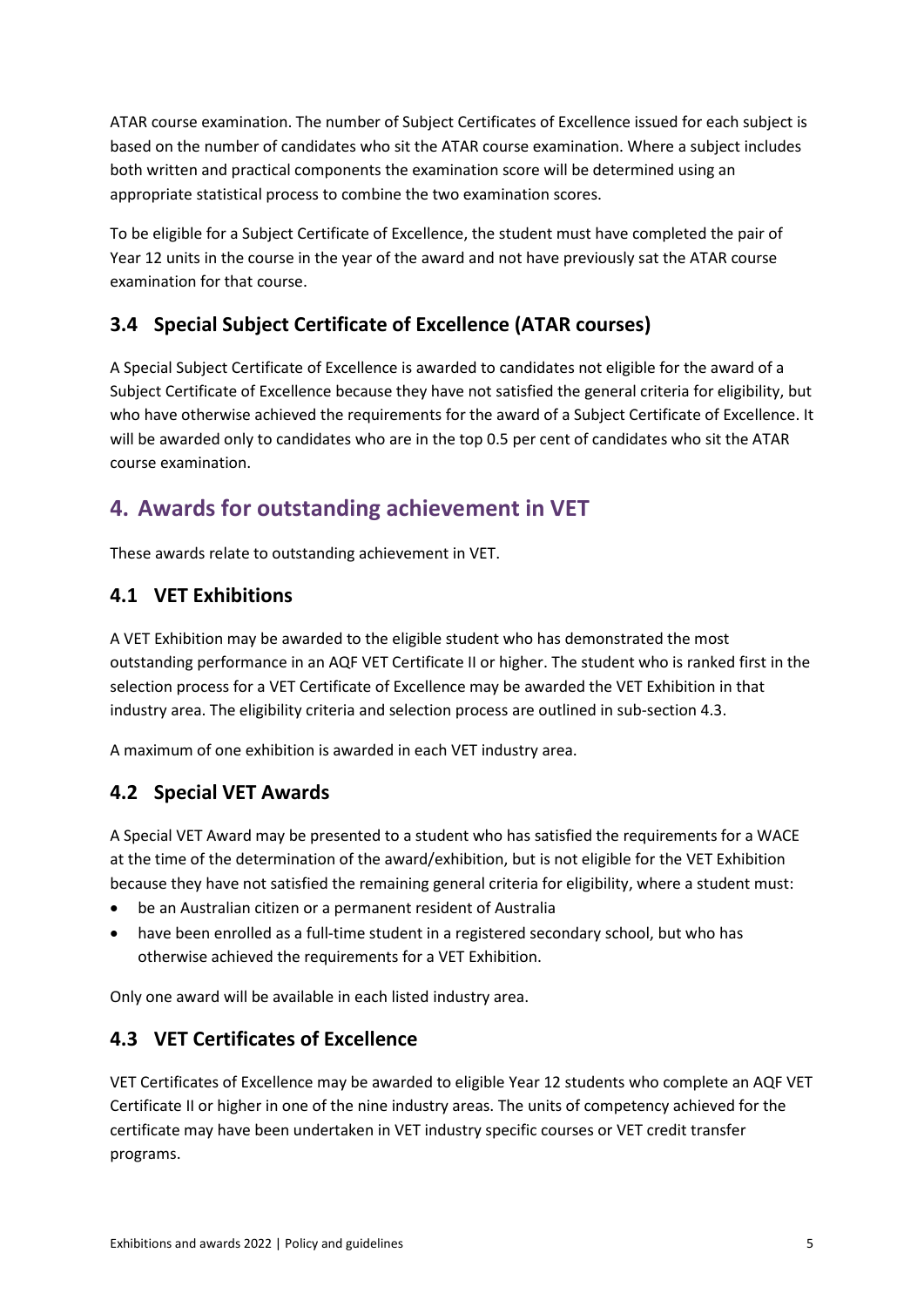Selection will be based on the evidence submitted at time of nomination and during the interview and will focus on the student's:

- knowledge and experience in the specific industry area, including understandings of new developments and trends in the workplace or industry
- ability to make clear links between their on-the-job and off-the-job experiences and how these opportunities have assisted in shaping a career plan
- demonstration of the Core Skills for Work
- achievement in WACE courses (ATAR or General).

#### **Training package industry areas in which certificates of excellence may be granted**

- Automotive, Engineering and Logistics
- Business and Financial Services; Information and Communications Technology
- Community Services, Health and Education
- Construction Industries
- Creative Industries
- Primary, Environmental and Animal Care Industries
- Sport, Recreation and Public Safety
- Tourism, Hospitality and Events
- Retail and Personal Services.

Applications will only be accepted for current qualifications or superseded qualifications that are undergoing an approved transition period.

Students who are working towards completion of a Certificate III or higher (e.g. a school-based apprenticeship) in their final year will be eligible for the award. These students will need to have completed a substantial number of units of competency (220 nominal hours in Year 12) within the industry area.

For a specific industry area, the number of VET Certificates of Excellence that can be awarded is:

- 0.5 per cent of the number of Year 12 students who have completed a Certificate II or higher in the industry area in the year of the award, **or**
- a maximum of two (for training package industry areas that have less than 400 students completing a Certificate II or higher).

#### **Eligibility criteria**

Students eligible for this award will have completed, by the end of Year 12, a nationally recognised VET qualification to a minimum of AQF level II. Students are eligible for this award in Year 12 although they may have completed the qualification in Year 10 or Year 11. Students are also required to have completed at least two unit equivalents of workplace learning in Years 10, 11 or 12. The workplace learning needs to be undertaken in an industry area that is related to the VET qualification.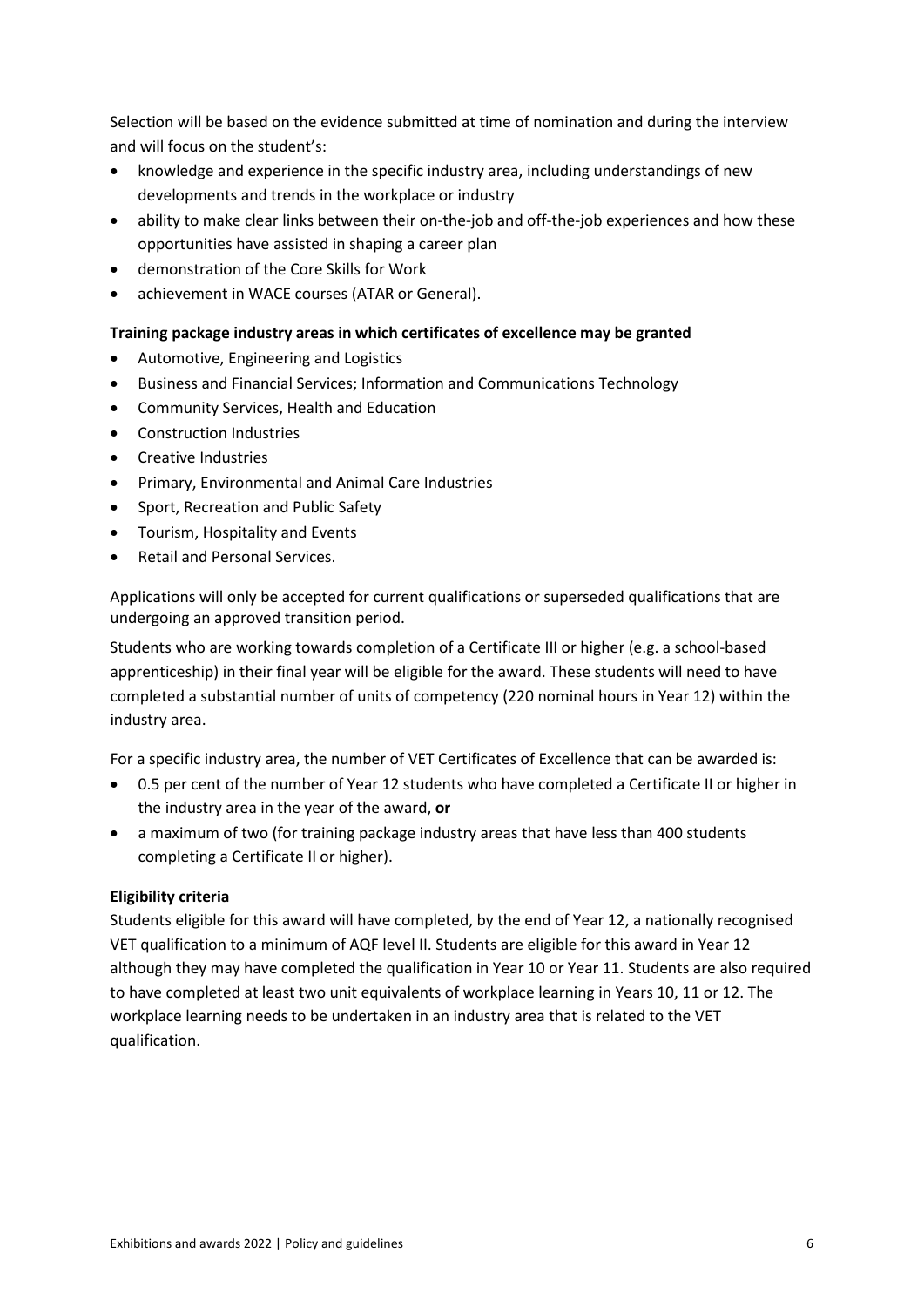# **Selection process**

The selection process involves three steps.

### **Step 1: Application**

Online nomination that includes:

- a statement of support by the VET coordinator
- a statement of support by the workplace representative
- a student statement and résumé
- an online declaration of support on behalf of the principal.

The student statement requires a student to provide a two-page statement about their interest and experience in the industry area they are being nominated for, focusing on the following key areas:

- on-the-job and/or off-the-job training experiences
- any new developments and/or trends in the workplace or industry
- the skills and knowledge gained through VET and work placements
- how the training and workplace experiences have shaped their future career pathways.

The student résumé should be no more than two pages.

#### **Step 2: Short-listing**

A selection panel will be convened for each industry area. Panel members consist of representatives from school sector/systems and industry and approved by the Authority. Students will be short-listed for an interview based on the evidence submitted at the time of nomination.

#### **Step 3: Interview**

Short-listed students will be interviewed by the selection panel that conducted the shortlisting. The panel will develop interview questions that will enable students to elaborate on their knowledge and experience in the specific industry area and demonstrate the extent to which they have made the connection between their VET program, workplace learning and future aspirations. Students may bring a portfolio containing certificates or copies of other achievements relevant to the industry area.

### **4.4 Special VET Certificates of Excellence**

A Special VET Certificate of Excellence may be presented to a student not eligible for the VET Certificate of Excellence because they have not satisfied the general criteria for eligibility, where a student must:

- be an Australian citizen or a permanent resident of Australia
- have been enrolled as a full-time student in a registered secondary school, but who has otherwise achieved the requirements for a VET Certificate of Excellence.

# **5. Certificates of Merit and Certificates of Distinction**

Certificates of Merit and Certificates of Distinction recognise student achievement in the WACE and are dependent on the degree of difficulty of the courses and programs undertaken, together with the student's level of achievement. These awards will be based on the grades awarded to students by their schools.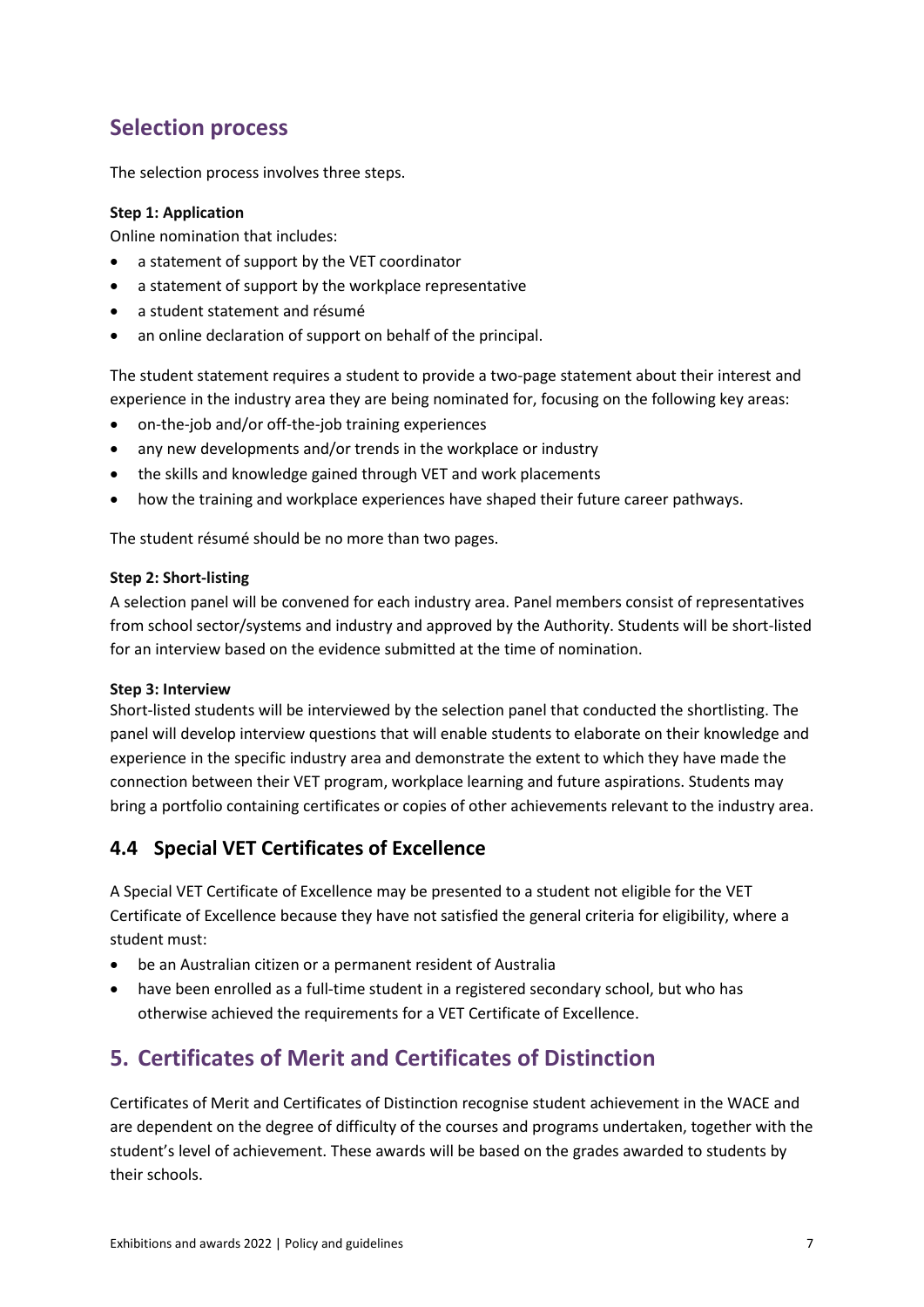A Certificate of Merit or a Certificate of Distinction is to be awarded to each eligible student who, in their last three consecutive years of senior secondary school WACE enrolment, accumulates:

- 150–189 points = a Certificate of Merit
- 190–200 points = a Certificate of Distinction.

# **5.1 Rules for calculating points for Certificates of Merit and Certificates of Distinction**

Points for the achievement of a Certificate of Merit and a Certificate of Distinction are calculated according to the following rules and table.

- 1. Points are accrued at the unit level.
- 2. Points are accrued from 20 Year 11 and Year 12 units of which at least 10 must be Year 12 units.
- 3. The units used to calculate a student's points will be those that maximise the student's score (maximum points = 200).
- 4. If a unit/course is repeated, the result for the first attempt is used in the determination of these awards.
- 5. Unit equivalents from AQF VET industry certificates achieved can be used to meet the requirements. A maximum of eight unit equivalents can be used. An AQF VET industry Certificate II or higher must be achieved. Achieved certificates in the following combination may be used:
	- one Certificate III or above
	- two Certificate II.
- 6. Endorsed programs and AQF VET vocational certificates may contribute a unit equivalence of up to four units – two Year 11 units and two Year 12 units. Endorsed programs and AQF VET vocational certificates are not allocated points and do not reduce the number of points required.

## **Table 1: Calculating points for the achievement of Certificates of Merit and Certificates of Distinction**

| <b>Points</b><br>per unit | <b>ATAR course</b> | <b>General</b><br>course | <b>Foundation</b><br>course | <b>VET industry qualification</b>                                 | <b>Maximum</b><br>points per VET<br>qualification |
|---------------------------|--------------------|--------------------------|-----------------------------|-------------------------------------------------------------------|---------------------------------------------------|
| 10                        | A                  |                          |                             |                                                                   |                                                   |
| 9                         | B                  |                          |                             | Certificate IV+<br>Replaces two Year 11 and<br>four Year 12 units | 54                                                |
| 8                         |                    | A                        |                             | Certificate III<br>Replaces two Year 11 and<br>four Year 12 units | 48                                                |
| $\overline{\mathbf{z}}$   |                    |                          |                             |                                                                   |                                                   |
| 6                         |                    |                          |                             | Certificate II<br>Replaces two Year 11 and<br>two Year 12 units   | 24                                                |